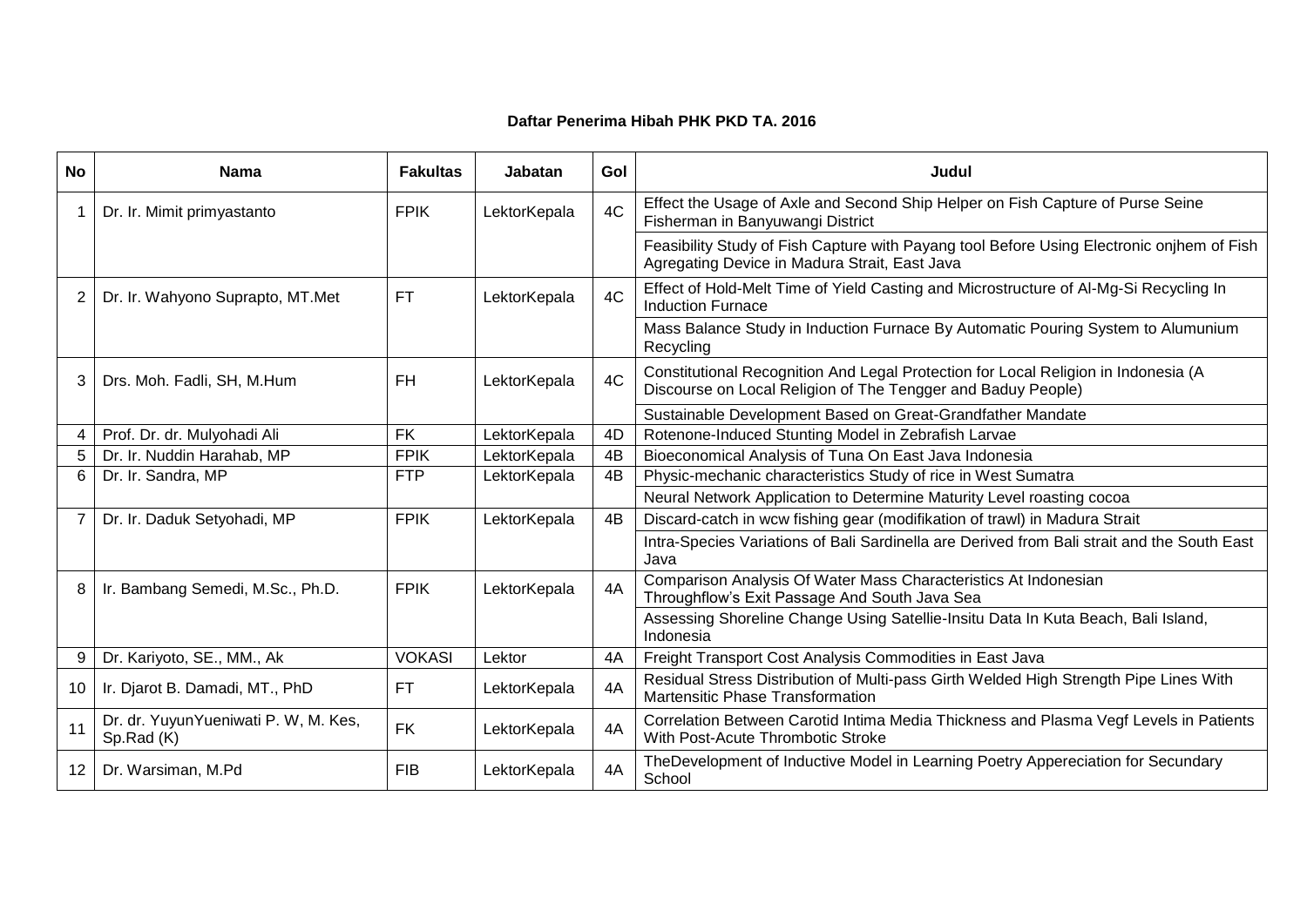| 13 | Dr. dr. Nurdiana, M.Kes                          | <b>FK</b>    | LektorKepala | 4A | Effects of Labisiapumila on bone Turnover Markers and OPG/RANKL System in a rat<br>Model of Post-menopausal Osteoporosis                                              |
|----|--------------------------------------------------|--------------|--------------|----|-----------------------------------------------------------------------------------------------------------------------------------------------------------------------|
| 14 | Dr. Ir. Harsuko Riniwati, MP                     | <b>FPIK</b>  | LektorKepala | 4A | Stability Analysis of Frozen Shrimp Export Demand Indonesia To The Europa Union                                                                                       |
| 15 | dr. Mohammad Saifur<br>Rohman, Sp.JP(K), PhD     | <b>FK</b>    | LektorKepala | 4A | Systolic Blood Pressure Correlates with Angiotensinogen Levels in G-6A AGT in<br>Angiotensin II Receptor Blocker Treated Hypertensive Patients: A Pre eliminary Study |
| 16 | Dr. Ir. Happy Nursyam, MS                        | <b>FPIK</b>  | LektorKepala | 4A | The Use of Modified Chitosan as edible coating on the quality of fillet frozen tuna                                                                                   |
| 17 | Hari Dwi Utami, Ir., MS., M.Appl.Sc.,<br>Ph.D.   | FPt.         | LektorKepala | 4A | Consumer Preferences Towards Chicken Eggs At Mojokerto East Java Indonesia                                                                                            |
| 18 | Adi Susilo, PhD                                  | <b>FMIPA</b> | LektorKepala | 4A | Determination of Seepage Zones on Quartenary Volcanic Rock In Proposed Dams Site<br>by Using Geoelectric Resistivity Survey                                           |
|    |                                                  |              |              |    | Investigation of Jabung Temple, Probolinggo, Indonesia, using GeophysicsI Method                                                                                      |
| 19 | Ir. Moh Sholichin MT., Ph.D                      | <b>FT</b>    | Lektor       | 3D | Applied AVSWAT 2000 for Assesment of Pollutant Load in Brantas River Basin                                                                                            |
|    |                                                  |              |              |    | Field Investigation of Groundwater Potential Zone by VES Method in South Malang,<br>Indonesia                                                                         |
| 20 | Dr. UunYanuhar, S.Pi., M.Si                      | <b>FPIK</b>  | LektorKepala | 3D | The Plankton Specification in Tilapia OreochromisNiloticus Gut Infected by Viral Nervous<br>Necrois                                                                   |
| 21 | Dra. Sri Wardhani, M.Si                          | <b>FMIPA</b> | Lektor       | 3D | Synthesis ball Photocatalyst TiO2/N-zeolite/chitosan to Photodegradation Methylene Blue<br>with Sunlight                                                              |
| 22 | Andriani Kusumawati, S.Sos., MSi.,<br><b>DBA</b> | <b>FIA</b>   | Lektor       | 3D | Chosing a University: Identifying and Modelling Trade-offs in Students' Choice Set                                                                                    |
| 23 | dr. Dewi Santosaningsih, MKes                    | <b>FK</b>    | Lektor       | 3D | Effects of Different Interventions on Health-Care Workes Hand Hygiene Compliace,<br>Knowledge, and perception in a Limited-resource Hospital in Indonesia             |
| 24 | Dr. dr. Loeki EnggarFitri, M.Kes.,<br>SpPark     | <b>FK</b>    | Lektor       | 3D | Aalysis of EponemycinAnalogus Compounds From Streptomyces Hygroscopicus Extract<br>and its Anti-plasmodial Activity During Plasmodium berghei Infection               |
| 25 | Agustina Tri Endharti, SSi., PhD                 | <b>FK</b>    | Lektor       | 3D | Soluble Worm Protein Acts as Immune Regulatory have Therapeutic Effect<br>in Colitis                                                                                  |
| 26 | Dr. Widya Dwi Rukmi Putri, STP, MP               | <b>FTP</b>   | Lektor       | 3C | Characterization Physicochemical and Functional Properties of Annealed Breadfruit<br>(Artocarpusaltilis) Flour                                                        |
| 27 | Dr. Titin Andri Wihastuti, S.Kp., M.Kes          | <b>FK</b>    | Lektor       | 3C | Inhibition of Oxidative Stress in Hypercolesterolemic Rats by Soy Milk                                                                                                |